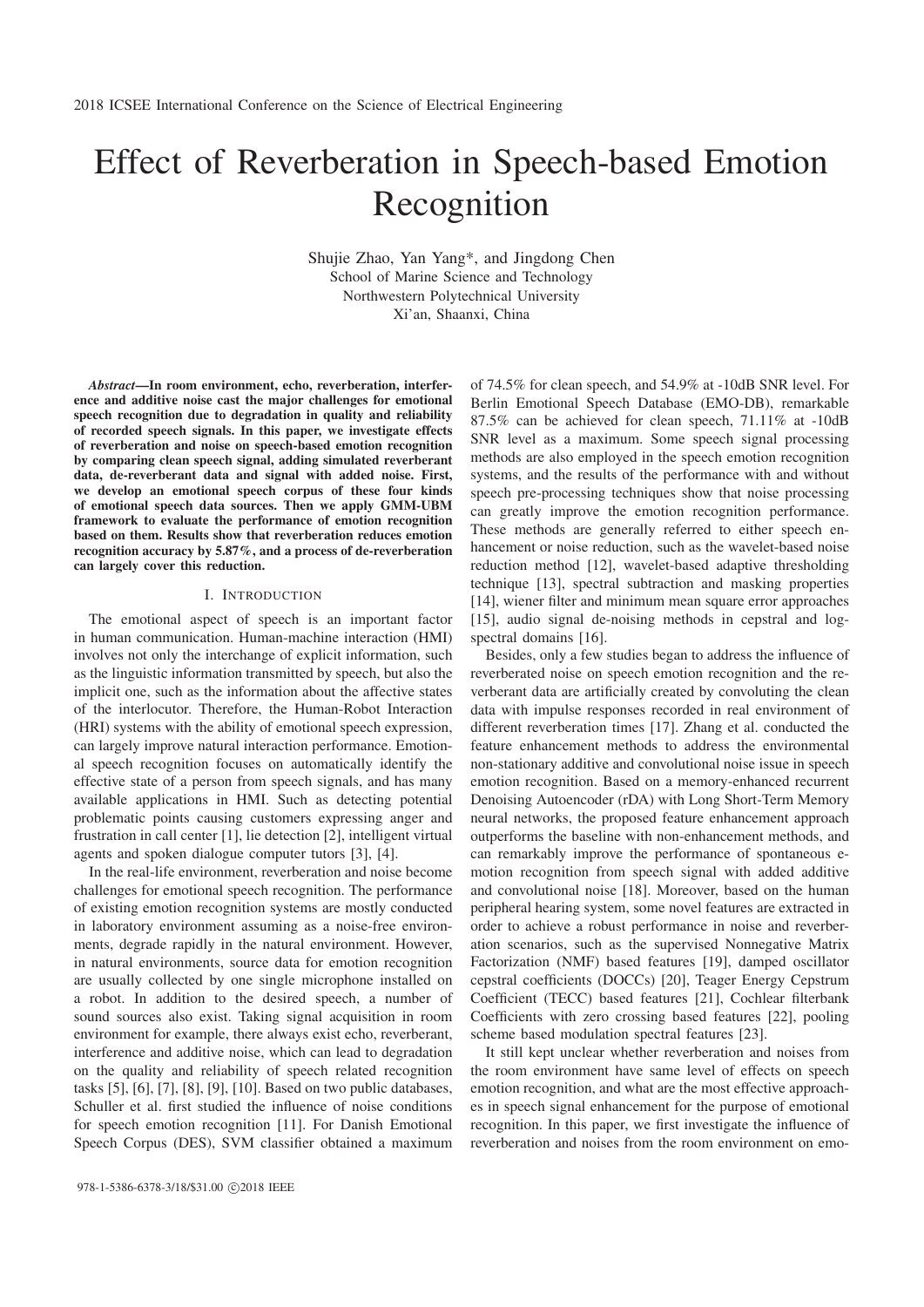tion recognition. In the later speech enhancement, we apply de-reverberation technology based on microphone array, which fully use the time, frequency and space information carried by the multiple microphone signals to design and optimize the filter and beamforming algorithm. We choose multi-channel MINT method proposed by Miyoshi and Kaneda, which shown to obtain a nearly perfect speech de-reverberation performance in the absence of noise [26].

This paper is arranged as follows: Section II gives a detailed description of the experiments conducted to collect emotional speech data, including the clean data, noisy data, reverberant data and de-reverberant data. Section III contains the methodology including feature extraction from the emotional speech data and emotion recognition based on the GMM-UBM model. The experimental results demonstrating the effects of reverberation in the natural environment on emotion recognition are analyzed in Section IV. Conclusions and future work follow in Section V.

# II. DATA COLLECTION

#### *A. Emotional speech data*

At first, we developed a multi-modal affective corpus in laboratory. The corpus includes four kinds of emotional data: speech, video, electroencephalogram and electrocardiogram collected at a sampling frequency of 44.1kHz in an anechoic chamber environment and a natural room environment, respectively. 30 graduates (15 male, average ages of 24) were recruited from Northwestern Polytechnical University and participated the data collection. Eight Video clips were used as stimuli for four types of emotions: Neutral, Sad, Angry and Happy. Video selection was based on the Internet and the general evaluation, with a certain degree of representation. In addition, considering the degree of difficulty induced by different emotions, each segment of the film was controlled at 2 − 5 minutes during the experiment.

Only the emotional speech data were selected as the data source for our research. Considering that speech based emotion recognition is based on logically complete and independent statements, we preprocessed the speech passages into independent sentences. Every sentence was labeled with certain corresponding discrete emotion. A total of 13, 249 sentences were intercepted. Manual judgments were used to manually evaluate all sentences [24]. Finally, the label of all sentences were renewed according to the judgment results of two judges. For all 13, 249 sentences, there are 468 sentences that have been discarded, with a proportion of 3.53%; The re-categorized sentences are 563 sentences, accounting for 4.25% of the total; There are 92.22% sentence judgments which are consistent with the original mood. Therefore, the final speech database has 12, 781 sentences. Among them, 5682 sentences of pure emotional speech data collected in the anechoic chamber and 5557 sentences of noisy emotional speech data collected in the natural room environment were selected as the baseline data sources in this study.

# *B. Reverberant data*

In order to simulate the reverberant environment, the impulse response of the room that reaches the microphone sensor from the sound source is generated by the mirror model method [25]. The mirror model method proposed by Allen and Bkrkley is a time domain model. It is suitable for the simulation of acoustic channel impulse response in rectangular structure space with advantages of simple ideas and simple operation. In the reverberant emotional speech data acquisition experiments, it is assumed that a mirror model is established for a rectangular room with plane reflection boundaries (four walls, ceiling, and ground). Each boundary of the room has the same reflection coefficient, which is irrelevant to the frequency of the signal and the angle of incidence of the signal on the boundary. Experimental parameters are set as follows: the size specification of the room is  $5.0m \times 4.0m \times 2.9m$ ; the reflection coefficients of the walls range from 0 to 1; the position coordinates of an omnidirectional point sound source are  $(1.0, 1.0, 0.8)$ , and the unit is m; and the source signals are selected from the baseline data source; Also it has an omnidirectional microphone with the position coordinates of  $(4.0, 3.0, 1.5)$  in m. At last, the gathered reverberant emotional speech data are in total of 5682 sentences.

# *C. Dereverberant data*

Channel equalization method aims to design an inverse filter based on a channel impulse response to implement speech dereverberation. It is a deconvolution method that requires some prior information about the channel impulse response. According to the number of microphones used in the method, it is divided into single-channel method and multi-channel method. Here, we choose the multi-channel system channel equalization method-MINT for speech dereverberation. The MINT method is a multi-channel inversion method proposed by Miyoshi and Kaneda. By integrating the information from multiple channels, the minimum phase constraint of a singlechannel system can be overcome and an accurate inverse filter can be obtained.

In our experiments, the uniform linear microphone array composed of five omnidirectional microphones is placed in a simulated reverberant environment. The experimental parameters in the reverberation room are set the same as that in the environment for the collection of the reverberant emotional speech data. The center of the linear array is at (4.0, 3.0, 1.5). The spacing between two adjacent array elements in the array is 8.5cm. The dereverberant data collection process is described as follows. First, the pure emotional speech signal is played by a speaker and received by five microphones via the room reverberant environment. Then the received multichannel speech signals are dereverberated through the MINT algorithm. Last, all the speech signals from the output of the MINT algorithm constitute the dereverberant emotion speech data source. The results of the MINT algorithm are shown in Fig.1.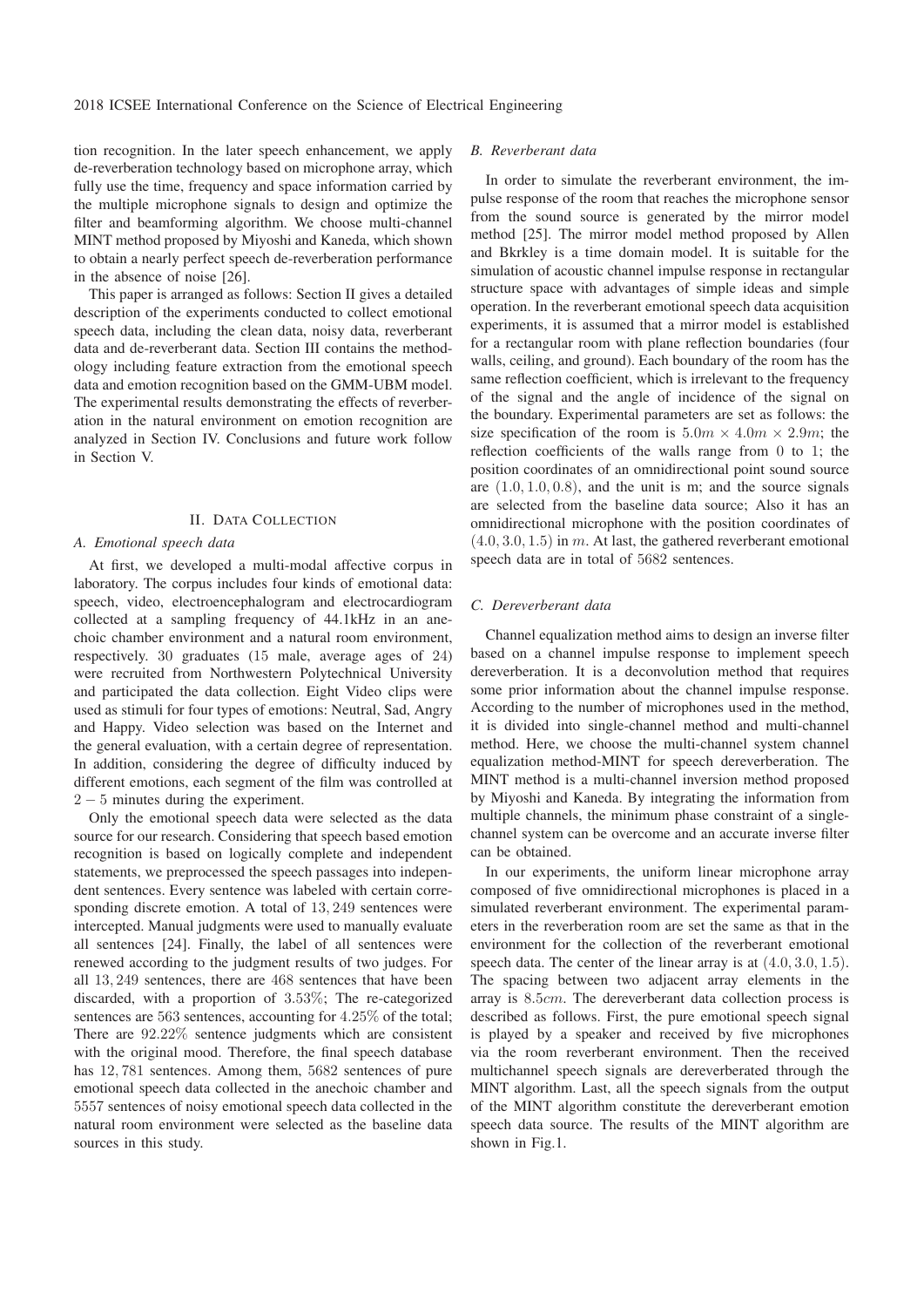

Fig. 1. Time series of the emotional speech signal (left) and the corresponding time spectrum (right). (a) The original noisy speech signal collected in natural environment; (b) The original pure speech signal gathered in anechoic chamber environment; (c) Signals received by microphone in simulated reverberant environment; (d) Output speech signal processed by MINT method.

TABLE I EXTRACTED FEATURES FROM SPEECH SIGNALS

Types Features Dimensionality<br>Prosody Energy 1 Energy

autocorrelation coefficient

Voice Pitch 2 Quality Reflection coefficients 13<br>
Format 8 Format Spectrum Spectral centroid 1<br>Spectral entropy 1

Average amplitude 1 Average zero crossing rate 1 Maximum amplitude 1<br>tocorrelation coefficient 1

Energy and entropy ratio 1<br>Pitch 2

 $\frac{Spectral \ entropy}{LPCs}$  1  $LPCs$  13<br> $LPCCs$  12 LPCCs 12<br>MFCCs 37



#### III. METHODOLOGY

This section is split into two subsections. To begin with, the feature extraction procedure from emotional speech data is introduced, which serves as a stepping-stone for emotion recognition. The other subsection will show the GMM-UBM based emotion recognition model in detail.

### *A. Feature Extraction*

We first downsampled all of the speech signals into 16kHz, then spilt emotional speech signal into frames and extracted frame-level features. Each frame contains 1536 sample points, with duration of about 34 ms. The frame shift is 256 sample points. Three types of ninety-three basic features including prosody features, voice quality features, and spectrum features are extracted for further analysis. The extracted speech features are shown in TABLE I.

#### *B. Emotion Recognition Model*

A complete emotion recognition model mainly includes two components: a front-end and a back-end. The front-end is a feature extraction process converting the original acoustic waveform signal into a novel representation which is more compact and less redundant. The back-end is the core of the identification system where the specific model is designed for different types of emotions and verification trials are scored. Based on a statistical background model, the modeling phase aims to estimate the detailed acoustic space model for each emotion, resulting in a special model for determining the type of emotion.

Fig. 2. GMM-UBM based emotion recognition system.

We use the GMM-UBM framework provided by the MAT-LAB toolbox MSR Identity Toolbox as the emotion recognition model. GMM-UBM is also called a Gaussian mixture model-global background model. Initially, it is applied in speaker recognition systems, in order to obtain a speakerindependent feature distribution. In the designed emotion recognition system, the GMM-UBM model system is a background model that has nothing to do with emotion types. It uses all the training data from various emotions to be identified to obtain an emotional global background model, and then uses the maximum posterior probability estimation to regularize the parameters of the trained model adaptively. Finally, based on the established emotional model, the scores are computed as the log-likelihood ratio between the given emotion models and the UBM given the test data. It is assumed that the emotion type of the specific test trial corresponds to the emotion model with the highest scores. The GMM-UBM based emotion recognition system is shown in Fig.2.

# IV. EXPERIMENTAL RESULTS AND ANALYSIS

# *A. Features statistical analysis*

Analysis of the significance of interaction between environment and emotion categories. In order to analyze whether there are interactions between the two experimental variables in this experiment (experimental environment and emotion category), we used the statistical analysis software SPSS to perform a multivariate analysis based on variance (confidence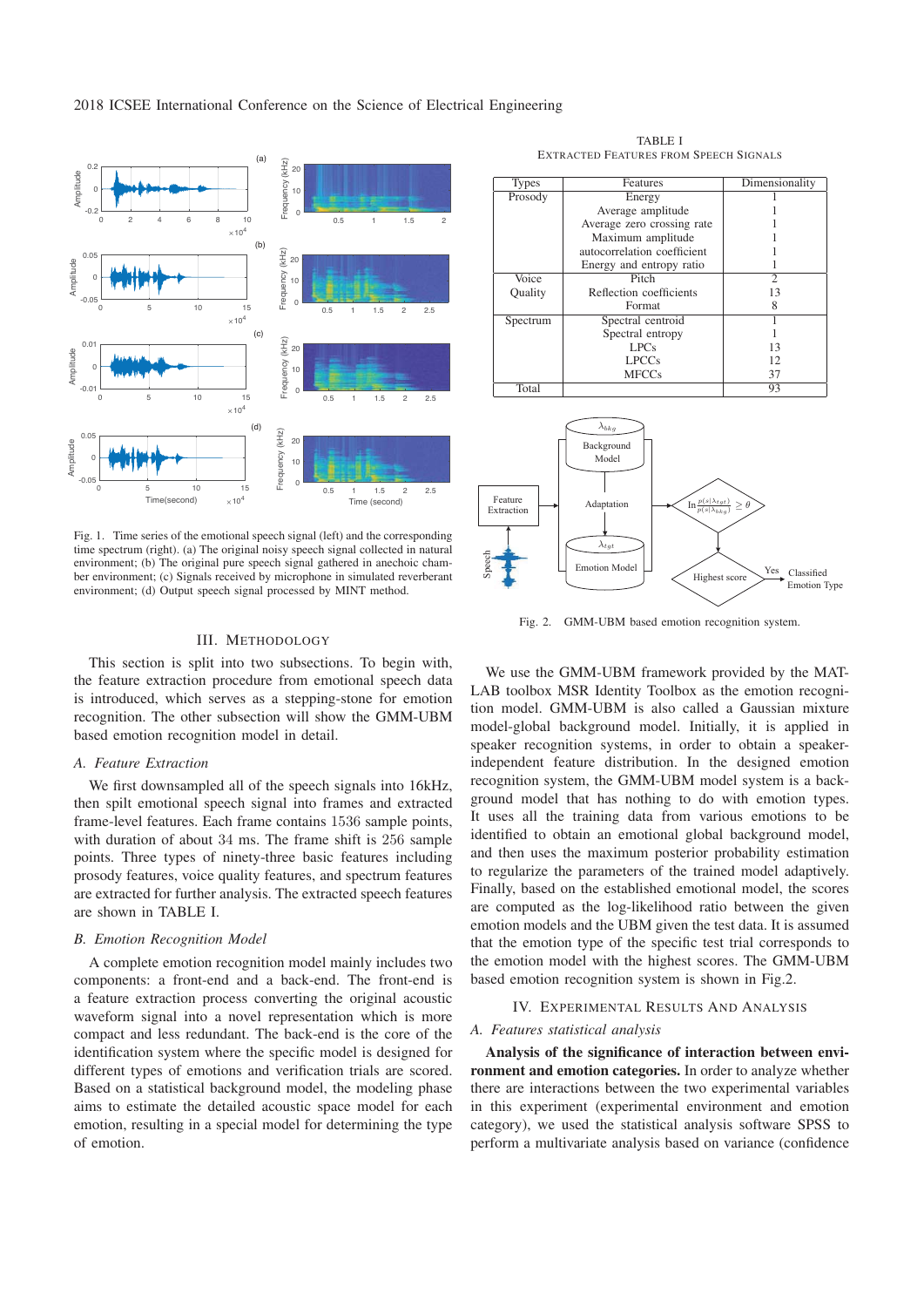2018 ICSEE International Conference on the Science of Electrical Engineering

is 0.95). None of the 93-dimensional features have significant differences (sig value greater than 0.05). Therefore, the interaction between the environment and the emotion category is not significant. In this case, we separately analyzed the impact of environmental differences and emotional categories on emotional recognition, without considering the cross-effects of the environment and emotional categories.

Variance analysis of the significance of speech signal features in different environments. In order to verify the impact of reverberation and other noises on emotion recognition performance, we performed a variance analysis with confidence of 0.95 for the 93 dimensional speech signal features extracted from the three data sources (pure data, reverberant data and noisy data), separately. Moreover, we analyzed whether each feature had some significant differences under different conditions. The specific results illustrate that there are 46-dimension features showing significant difference to the environment, as shown in TABLE II. From TABLE II, it can be seen that the prosody features screened out after significant analysis have the highest relative ratio to the original features, 100%; and the spectral features have the lowest relative proportion of 35.93%. It shows that the prosody features are significantly influenced by the environments, but the influence for spectral features is small.

TABLE II FEATURES HAVING SIGNIFICANT DIFFERENCES IN DIFFERENT ENVIRONMENTS

| <b>Types</b> | Dimensio- | Features of                 | Dimens-                  | Ratio  |
|--------------|-----------|-----------------------------|--------------------------|--------|
|              | -nality   | significant                 | -ionality                |        |
|              | reserved  | differences                 |                          |        |
| Prosody      | 6         | Energy                      |                          | 100%   |
|              |           | Average amplitude           |                          |        |
|              |           | Zero crossing rate          |                          |        |
|              |           | Maximum amplitude           |                          |        |
|              |           | Energy and entropy ratio    |                          |        |
|              |           | autocorrelation coefficient |                          |        |
| Voice        | 17        | Pitch                       | 2                        | 73.91% |
| Quality      |           | Reflection coefficients     |                          |        |
|              |           | Format                      | 8                        |        |
| Spectrum     | 23        | Spectral centroid           |                          | 35.93% |
|              |           | Spectral entropy            |                          |        |
|              |           | LPCs                        |                          |        |
|              |           | <b>LPCCs</b>                |                          |        |
|              |           | <b>MFCCs</b>                | $\overline{\phantom{0}}$ |        |
| Total        | 46        |                             | 46                       | 49.46% |

## *B. Emotion recognition*

In the experiment, 1000 sentences for each of the four emotions (neutral, sad, angry, and happy) were selected randomly from the corpus as training samples and 200 sentences as test samples. A total of 93 dimensional feature vectors were extracted from the selected samples. Based on the feature statistical analysis results, the GMM-UBM algorithm is used to classify four kinds of emotions and the statistical analysis of the classification results is performed according to the recognition results, as shown in TABLE III, TABLE IV, TABLE V, TABLE VI.

The results show that the emotion recognition model achieves the highest accuracy of 50.50% for four-class classi-

TABLE III EMOTION RECOGNITION ON PURE DATA

| Predict label<br>True label | Neutral | Sad  | Angry | Happy |
|-----------------------------|---------|------|-------|-------|
| Neutral                     | 79      | 36   | 21    | 64    |
| Sad                         | 26      | 115  | 19    | 40    |
| Angry                       | 17      | 36   | 95    | 52    |
| Happy                       | 29      | 26   | 30    | 115   |
| $Accuracy(\%)$              | 39.5    | 57.5 | 47.5  | 57.5  |
| Average accuracy( $\%$ )    | 50.50   |      |       |       |

TABLE IV EMOTION RECOGNITION ON NOISY DATA

| Predict label<br>True label | Neutral | Sad  | Angry | Happy |
|-----------------------------|---------|------|-------|-------|
| Neutral                     | 46      | 63   | 39    | 52    |
| Sad                         | 67      | 39   | 42    | 52    |
| Angry                       | 28      | 28   | 97    | 47    |
| Happy                       | 29      | 35   | 36    | 100   |
| $Accuracy(\%)$              | 23      | 19.5 | 48.5  | 50    |
| Average accuracy( $\%$ )    | 35.25   |      |       |       |

| <b>TABLE V</b>                          |  |  |  |  |
|-----------------------------------------|--|--|--|--|
| EMOTION RECOGNITION ON REVERBERANT DATA |  |  |  |  |

| Predict label<br>True label | Neutral | Sad | Angry | Happy |
|-----------------------------|---------|-----|-------|-------|
| Neutral                     | 69      | 43  | 40    | 48    |
| Sad                         | 30      | 114 | 23    | 33    |
| Angry                       | 33      | 42  | 94    | 31    |
| Happy                       | 25      | 55  | 40    | 80    |
| $Accuracy(\%)$              | 34.5    | 57  | 47    | 40    |
| Average accuracy(%)         | 44.63   |     |       |       |

TABLE VI EMOTION RECOGNITION ON DEREVERBERANT DATA

| Predict label<br>True label | Neutral | Sad | Angry | Happy |
|-----------------------------|---------|-----|-------|-------|
| Neutral                     | 74      | 35  | 33    | 58    |
| Sad                         | 30      | 114 | 23    | 33    |
| Angry                       | 27      | 29  | 95    | 49    |
| Happy                       | 28      | 45  | 38    | 89    |
| $Accuracy(\%)$              | 37      | 57  | 47.5  | 44.5  |
| Average accuracy $(\% )$    | 46.50   |     |       |       |

fication when applied on clean speech signal, and noisy speech showed the lowest accuracy of 35.25% (decrease by 15.25%). Reverberation caused a decrease in model performance to 44.63% (decrease by 5.87%). The MINT de-reverberant process helps to recover the reduction significantly and achieved an accuracy of 46.50%. In general, TABLE IV, TABLE V and TABLE VI show that the average accuracy of de-noising speech increased by 9.38% compared to noisy speech. While the average accuracy of the de-reverberant speech has a rise of 1.87% compared to reverberant speech. These results indicate that the effects of other noises are more significant than that of reverberation in noisy speech on the performance of